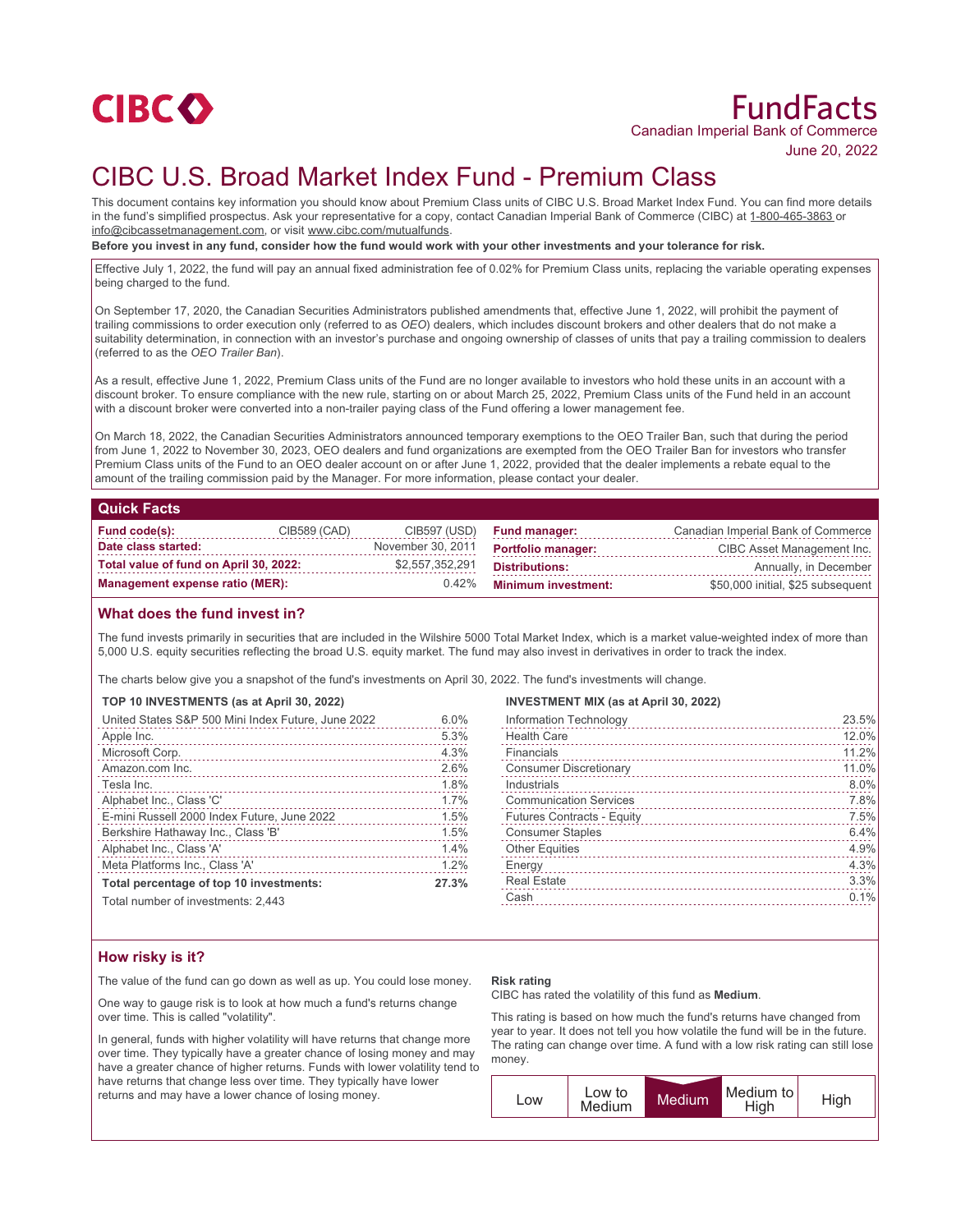# **FundFacts**

For more information about the risk rating, refer to *Investment Risk Classification Methodology* under *Specific Information About Each of the Mutual Funds Described in this Document* in the fund's simplified prospectus. For more information about specific risks that can affect the fund's returns, refer to the simplified prospectus under the section *What are the Risks of Investing in the Fund?* for the fund.

#### **No guarantees**

Like most mutual funds, this fund does not have any guarantees. You may not get back the amount of money you invest.

# **How has the fund performed?**

This section tells you how Premium Class units of the fund have performed over the past 10 years. Returns are after expenses have been deducted. These expenses reduce the fund's returns.

## **YEAR-BY-YEAR RETURNS**

This chart shows how Premium Class units of the fund performed in each of the past 10 calendar years. Premium Class units have not dropped in value in any of the 10 years. The range of returns and change from year to year can help you assess how risky the fund has been in the past. It does not tell you how the fund will perform in the future.



### **BEST AND WORST 3-MONTH RETURNS**

This table shows the best and worst returns for Premium Class units of the fund in a 3-month period over the past 10 calendar years. The best and worst 3-month returns could be higher or lower in the future. Consider how much of a loss you could afford to take in a short period of time.

|                     | <b>Return</b> | $\parallel$ 3 months ending | If you invested \$1,000 at the beginning of the period |
|---------------------|---------------|-----------------------------|--------------------------------------------------------|
| <b>Best return</b>  |               | 18.0% June 30, 2020         | Your investment would rise to \$1,180                  |
| <b>Worst return</b> |               | $-14.3\%$   March 31, 2020  | Your investment would drop to \$857                    |

### **AVERAGE RETURN**

The annual compounded return of Premium Class units of the fund was 15.5% over the past 10 years. If you had invested \$1,000 in the fund 10 years ago, your investment would be worth \$4,210 as at April 30, 2022.

| Who is this fund for?                                                                                                                                                              | A word about tax                                                                                                                                                                                                                                                                                     |
|------------------------------------------------------------------------------------------------------------------------------------------------------------------------------------|------------------------------------------------------------------------------------------------------------------------------------------------------------------------------------------------------------------------------------------------------------------------------------------------------|
| Investors who:<br>• are seeking a broadly diversified U.S. equity fund and returns similar to<br>those of the entire U.S. equity market; and<br>• are investing for the long term. | In general, you will have to pay income tax on any money you make on a<br>fund. How much you pay depends on the tax laws where you live and<br>whether or not you hold the fund in a registered plan such as a<br>Registered Retirement Savings Plan (RRSP) or a Tax-Free Savings<br>Account (TFSA). |
|                                                                                                                                                                                    | Keep in mind that if you hold your fund in a non-registered plan, fund<br>distributions are included in your taxable income, whether you receive<br>them in cash or have them reinvested.                                                                                                            |

## **How much does it cost?**

The following tables show the fees and expenses you could pay to buy, own, and sell Premium Class units of the fund. The fees and expenses including any commissions - can vary among classes of a fund and among funds. Higher commissions can influence representatives to recommend one investment over another. Ask about other funds and investments that may be suitable for you at a lower cost.

We automatically convert eligible investors from Class A units into the Premium Class units of the Fund which will provide these investors with a management fee decrease on their eligible account holdings. If you no longer meet the minimum investment amount for Premium Class units, we may convert your investment into Class A units of the Fund, which has a higher management fee. Please see *Purchases, Switches and Redemptions* in the Fund's simplified prospectus and speak to your investment advisor for additional details.

# **1. SALES CHARGES**

There are no sales charges payable when you buy, switch, or sell units of the fund through CIBC Securities Inc. or CIBC Investor Services Inc. You may pay sales charges if you purchase units of the fund through another firm.